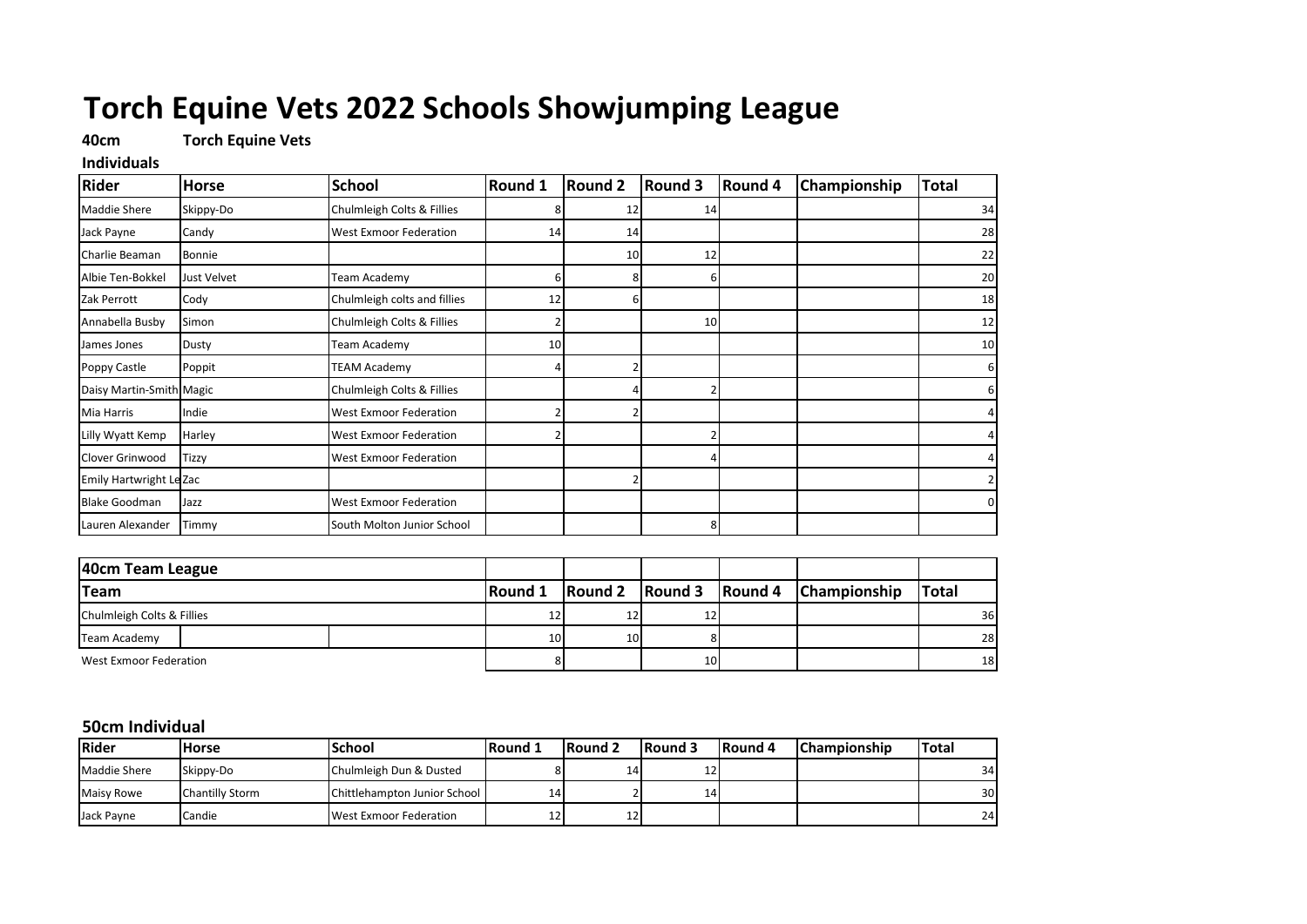| Charlie Beaman                     | Bonnie             | Team Academy                  |    | 10 <sup>1</sup> | 10 |  | 22            |
|------------------------------------|--------------------|-------------------------------|----|-----------------|----|--|---------------|
| Daisy Maitland Wal Kingsbury Colin |                    | <b>Blundells</b>              |    |                 |    |  | 16            |
| Maria Williams Tay Topps           |                    | Park                          |    | 12              |    |  | 14            |
| Daisy Martin-Smith Magic           |                    | Chulmleigh Dun & Dusted       |    | 8               |    |  | 12            |
| <b>Ruby Jennings</b>               | <b>Just Velvet</b> | South Molton Juniors          | 10 |                 |    |  | 10            |
| Zac Perrot                         | Cody               | Chulmleigh dun & dusted       |    | 2               |    |  | 8             |
| James Jones                        | Dusty              | Team Academy                  | 6  |                 |    |  | 6             |
| Lauren Alexander                   | Timmy              | South Molton                  |    |                 |    |  | 6             |
| Annabella Busby                    | Simon              | Chulmleigh Dun & Dusted       |    |                 |    |  | 6             |
| Fern Litherland                    | Ruff               | <b>SMCC</b>                   |    |                 |    |  | 6             |
| Poppy Castle                       | Poppit             | <b>TEAM Academy</b>           |    |                 |    |  |               |
| Martha Newman                      | Summer             | <b>Exeter College</b>         |    |                 |    |  |               |
| Clover Grimwood                    | <b>Kizzy</b>       | <b>West Exmoor Federation</b> |    |                 |    |  |               |
| Mathilda Rowe                      | Wild Bill          | Pilton                        |    |                 |    |  |               |
| <b>Harriet Bucknell</b>            | Flick              | Chulmleigh dun & dusted       |    |                 |    |  |               |
| Abbie Ten Bokkel                   | Just Velvet        | Team Academy                  |    |                 |    |  | $\mathcal{P}$ |
| Kate Cresswell                     | Fraggle            | <b>Bideford college</b>       |    |                 |    |  |               |
| <b>Isabella Minns</b>              | Apple Blossom      | <b>West Buckland</b>          |    |                 |    |  | ົາ            |
| Lucy Guppy                         | Rosie              | Pilton                        |    |                 |    |  | 0             |
| Poppy Castle                       | <b>Just Velvet</b> | Team Academy                  |    |                 |    |  | $\mathbf{0}$  |
| Emily Hartwright Le Zac            |                    |                               |    |                 |    |  | 0             |

| 50cm Team League        |                 |                |         |                 |                     |                 |
|-------------------------|-----------------|----------------|---------|-----------------|---------------------|-----------------|
| <b>ITeam</b>            | <b>IRound 1</b> | <b>Round 2</b> | Round 3 | <b>IRound 4</b> | <b>Championship</b> | <b>ITotal</b>   |
| Chulmleigh Dun & Dusted | າ ^<br>⊥∠       |                | ∸∸      |                 |                     | 24 <sup>1</sup> |
| Team Academy            | 10              |                | 10I     |                 |                     | 20              |

| 60 cm Individuals |                 |                               |                |                 |         |         |                     |              |
|-------------------|-----------------|-------------------------------|----------------|-----------------|---------|---------|---------------------|--------------|
| <b>Rider</b>      | <b>Horse</b>    | <b>School</b>                 | <b>Round 1</b> | <b>Round 2</b>  | Round 3 | Round 4 | <b>Championship</b> | <b>Total</b> |
| Isobel Holm       | Hoe Pinnochio   | <b>Park Community College</b> |                | 12 <sub>l</sub> | 14      |         |                     | 26           |
| <b>Ella Smith</b> | Copper          | West Buckland Rockets         |                |                 | 12      |         |                     | 18           |
| <b>Maisy Rowe</b> | Chantilly Storm | Chittlehampton junior school  | 14             |                 |         |         |                     | 16           |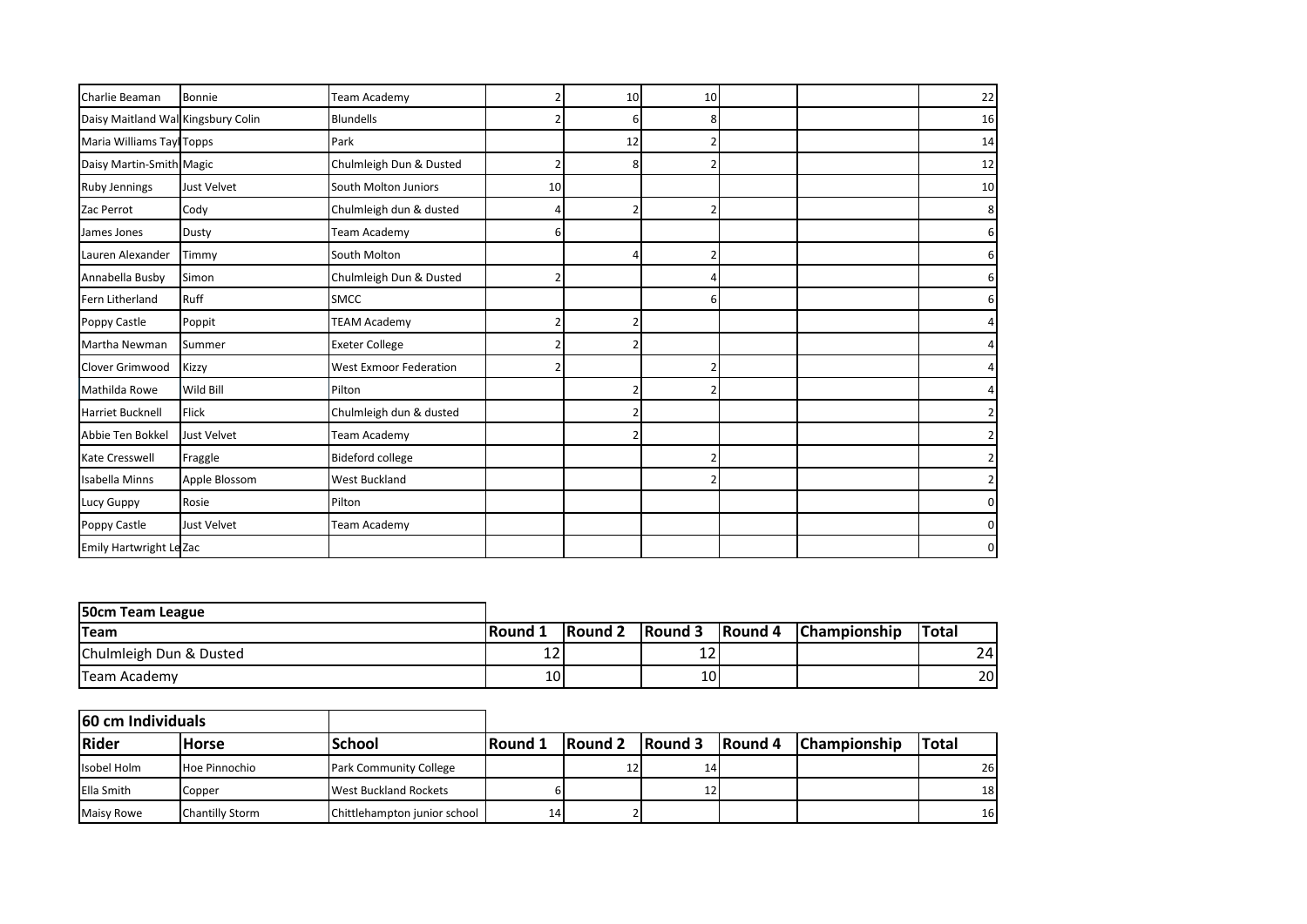| Darcey Lawrence                    | Diva Dancer             | West Buckland                   | 12             |    |                |  | 14 |
|------------------------------------|-------------------------|---------------------------------|----------------|----|----------------|--|----|
| Daniel Evans                       | Taz                     | <b>Brauton</b>                  |                | 14 |                |  | 14 |
| Charlie Beaman                     | Bonnie                  | Team Academy                    |                |    | 10             |  | 14 |
| Amber Bryant                       | Maverick                | <b>Pilton Pocket Rockets</b>    | 10             |    |                |  | 10 |
| Abi Payne                          | Mayday                  | <b>Ilfracombe Academy</b>       | 8              | 2  |                |  | 10 |
| Jessica Meyer                      | Thug                    | <b>Bishops Nympton</b>          |                | 10 |                |  | 10 |
| Francesca Trim                     | Diva Dancer             | <b>Pilton Community College</b> | $\overline{2}$ |    | 8              |  | 10 |
| Daisy Maitland Wal Kingsbury Colin |                         | <b>Blundells</b>                |                | 8  |                |  | 8  |
| Harriett Beaman                    | Tori                    | Pilton community college        | 4              |    |                |  | 6  |
| Rosie JONES                        | Misty                   | SMCC                            |                | 6  |                |  |    |
| Olivia Bunyard                     | <b>Chantilly Storm</b>  | South Molton Community Coll     | 2              |    | 2              |  |    |
| Matilda Rowe                       | Wild Bill               | Pilton                          |                |    | 6              |  |    |
| Jacey Cook                         | Hoe Court Jester        | Park Community College          | $\overline{2}$ | 2  |                |  |    |
| Greta Cormack                      | Ruff                    | <b>Bishops Tawton</b>           |                |    |                |  |    |
| Kate Cresswell                     | Fraggle                 | <b>Bideford college</b>         | $\overline{2}$ |    |                |  |    |
| Harriet Bucknell                   | Flick                   | Chulmleigh chasers              |                |    | $\overline{2}$ |  |    |
| Daisy Martin-Smith                 | Copper                  | Chulmleigh Chasers              |                |    | 2              |  |    |
| <b>Bella Rowell</b>                | Kaz                     | Park Community College          |                |    | $\overline{2}$ |  |    |
| Isabella Minns                     | Apple Blossom           | West Buckland                   |                |    |                |  |    |
| Eva Kevern                         | Monivea Western Diamond | Chulmleigh                      |                |    |                |  |    |
| Fern Litherland                    | Ruff                    | <b>SMCC</b>                     | $\overline{2}$ |    |                |  |    |
| Martha Newman                      | Summer                  | <b>Exeter College</b>           |                |    |                |  |    |
| <b>Grace Shere</b>                 | Why Delilah             | Chulmleigh Kool Katz            |                |    |                |  |    |
| William Maitland W Hoe Punchello   |                         | <b>Blundells</b>                |                |    |                |  |    |
| Maria Williams Tayl Topps          |                         | Park Community College          |                |    | 2              |  |    |
| Zak Perrott                        | Cody                    | Chulmleigh chasers              |                |    |                |  |    |
| Lucy Guppy                         | Rosie                   | Pilton Pocket Rockets           |                |    |                |  |    |
| Nina Cormack                       | Hoe Court Jester        | Park Community College          |                |    |                |  | 0  |
| Keeva Pengelly                     | Arry                    | <b>West Buckland Rockets</b>    |                |    |                |  |    |
| Anaya Stoneman                     | Blue                    | <b>NA</b>                       |                |    |                |  | 0  |
| Molly Kershaw                      | <b>Mystical Carra</b>   | Individual                      |                |    |                |  | 0  |
| <b>Ruby Jennings</b>               | Just Velvet             | South Molton Juniors            |                |    |                |  | 0  |
| Anaya Stoneman                     | Commander               | N A                             |                |    |                |  |    |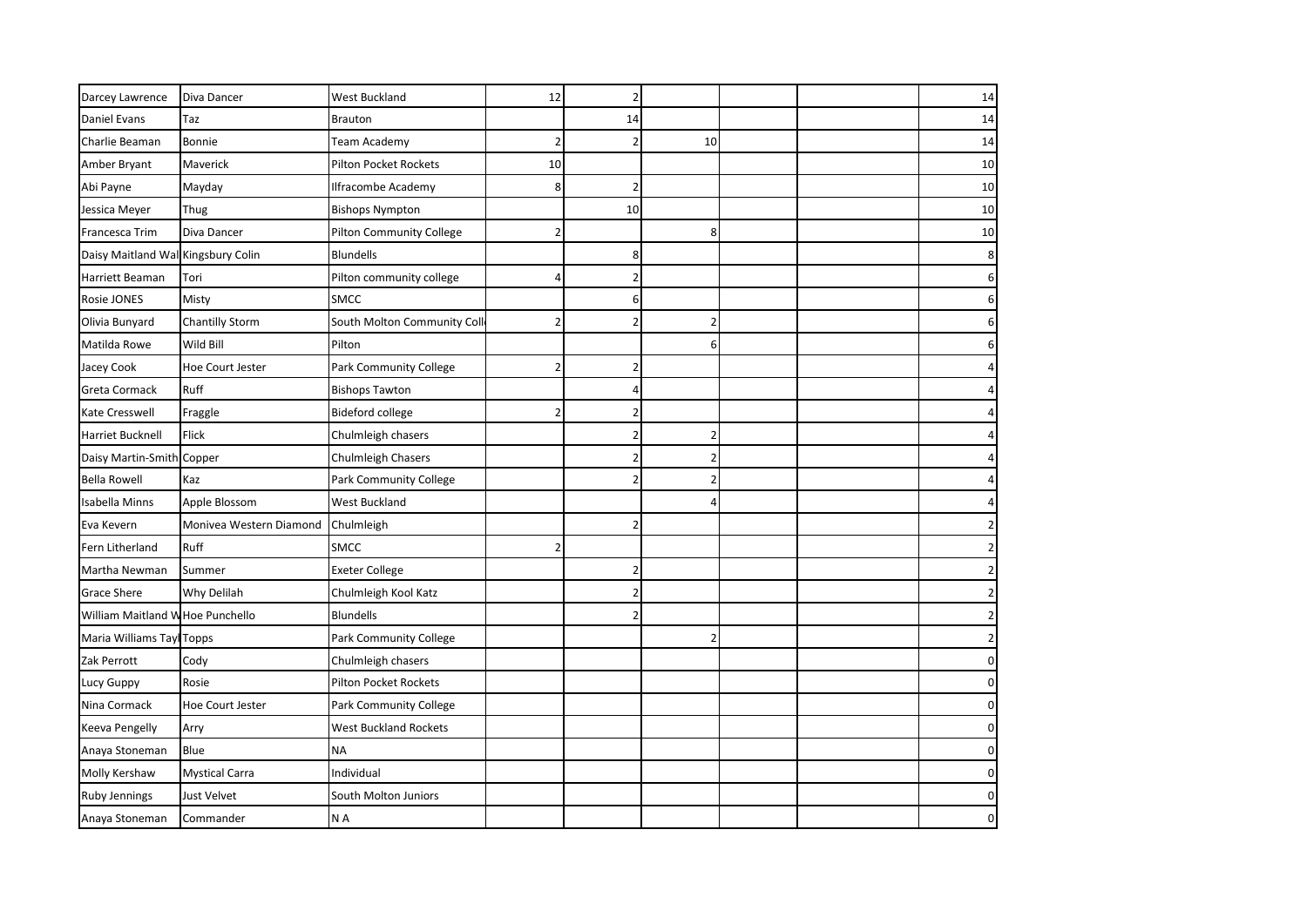| 60cm Team League                |  |                 |                                    |     |                |              |              |
|---------------------------------|--|-----------------|------------------------------------|-----|----------------|--------------|--------------|
| <b>Team</b>                     |  | Round 1         | $\sqrt{$ Round 2 $\sqrt{}$ Round 3 |     | <b>Round 4</b> | Championship | <b>Total</b> |
| Park Community College          |  | 10 <sup>1</sup> | 12                                 |     |                |              | 34           |
| <b>Pilton Community College</b> |  |                 |                                    | 10I |                |              | 28           |
| <b>SMCC</b>                     |  |                 |                                    |     |                |              | 16           |
| <b>Chulmleigh Chasers</b>       |  |                 | 10 <sup>1</sup>                    |     |                |              | 10           |
| <b>West Buckland Rockets</b>    |  |                 |                                    |     |                |              |              |

### **70cm Torch Equine Vets**

**Individuals**

| <b>Rider</b>                   | <b>Horse</b>           | <b>School</b>                   | Round 1 | <b>Round 2</b> | <b>Round 3</b>  | Round 4 | Championship | <b>Total</b> |
|--------------------------------|------------------------|---------------------------------|---------|----------------|-----------------|---------|--------------|--------------|
| Daniel Evans                   | Taz                    | <b>Braunton Academy</b>         | 14      | 14             | 14              |         |              | 42           |
| Jessica Meyer                  | Thug                   | <b>Bishops Nympton Primary</b>  | 12      | 10             | 12              |         |              | 34           |
| Darcey Lawrence Diva Dancer    |                        | <b>West Buckland</b>            | 10      | 12             |                 |         |              | 22           |
| Olivia Bunyard                 | <b>Chantilly Storm</b> | South Molton Community College  |         |                |                 |         |              | 12           |
| <b>Grace Shere</b>             | Why Delilah            | Chulmleigh Cool Cats            |         |                |                 |         |              | 12           |
| <b>Rachel Hoskins</b>          | Springtime Twitte      | Kingsley                        |         |                | 10 <sup>1</sup> |         |              | 10           |
| Ella Smith                     | Copper                 | <b>West Buckland Rockets</b>    | 8       |                |                 |         |              | 8            |
| <b>Harriet Griffin</b>         | Bobby                  |                                 |         | 6              |                 |         |              | 6            |
| Harriett Beaman San Carlos     |                        | Pilton community college        | 6       |                |                 |         |              | 6            |
| <b>Harriet Griffin</b>         | Peaches                | <b>SMCC Too Hot To Trot</b>     |         |                |                 |         |              | 6            |
| Isla Kellaway                  | Bobby                  | <b>SMCC Too Hot To Trot</b>     |         |                |                 |         |              | 6            |
| Harriet Griffin                | Proper Job             | <b>SMCC Jolly Jumpers</b>       |         |                |                 |         |              |              |
| Francesca Trim                 | Diva Dancer            | <b>Pilton Community College</b> |         |                |                 |         |              |              |
| <b>Lily Pierce</b>             | Jaz                    | <b>Braunton Academy</b>         |         |                |                 |         |              |              |
| Rosie JONES                    | Misty                  | <b>SMCC - Too Hot To Trot</b>   |         |                |                 |         |              |              |
| Madelyn Kingdon Finley         |                        | <b>SMCC Jolly Jumpers</b>       |         |                |                 |         |              |              |
| <b>Emily JONES</b>             | Diamond                | SMCC - Jolly Jumpers            |         |                |                 |         |              |              |
| Anaya Stoneman Commander       |                        | N A                             |         |                |                 |         |              |              |
| William Maitland Hoe Punchello |                        | <b>Blundells</b>                |         |                |                 |         |              |              |
| Rebecca Pulford Prada          |                        | Chulmleigh kaol katz            |         |                |                 |         |              |              |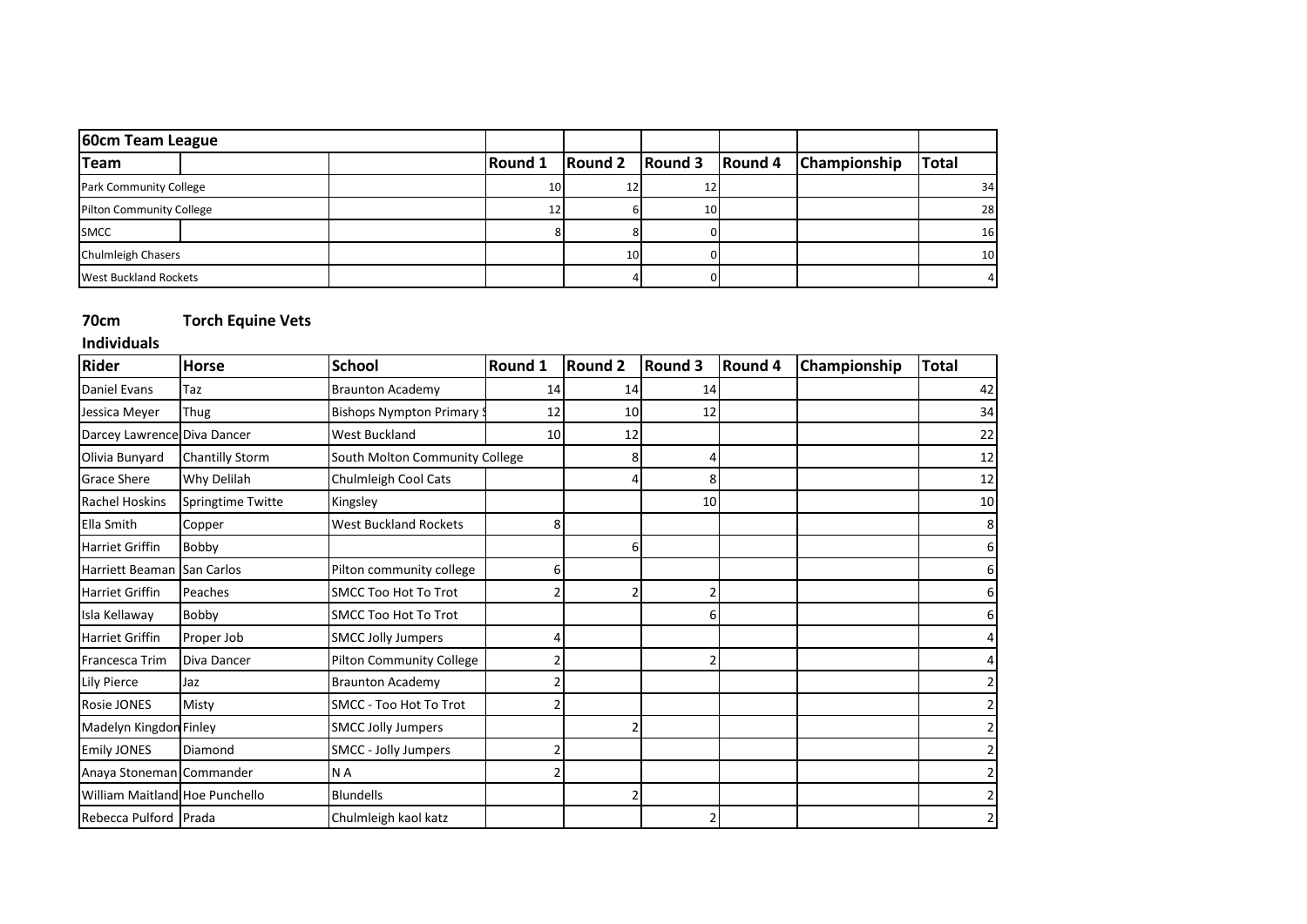| Eva Kevern                  | Monivea Western Diamor Chulmleigh |                                 |         |                 |         |         |              | 2            |
|-----------------------------|-----------------------------------|---------------------------------|---------|-----------------|---------|---------|--------------|--------------|
| Isla Kellaway               | Willow                            | <b>SMCC Too Hot to Trot</b>     |         |                 |         |         |              | 0            |
| Daisy Martin-Smi Copper     |                                   | Chulmleigh Kool Katz            |         |                 |         |         |              | 0            |
| Rosie Govier                | <b>Brookfield Puddles</b>         | <b>SMCC Jolly Jumpers</b>       |         |                 |         |         |              | 0            |
| Jacey Cook                  | <b>Hoe Court Jester</b>           | Park Community College          |         |                 |         |         |              | 0            |
| Isobel Holm                 | Hoe Pinnochio                     | Park Community College          |         |                 |         |         |              | 0            |
| Nina Cormack                | Hoe Court Jester                  | Park Community College          |         |                 |         |         |              | 0            |
| <b>Annabel Maskell</b>      | Hoe Punchunello                   | <b>West Buckland</b>            |         |                 |         |         |              | 0            |
| <b>Keeva Pengelly</b>       | Arry                              | <b>West Buckland Legends</b>    |         |                 |         |         |              | 0            |
| Abi Payne                   | Mayday                            | Ilfracombe Academy              |         |                 |         |         |              | 0            |
| Tiarna Falco                | Smartie-Pants                     | Ilfracombe academy              |         |                 |         |         |              | 0            |
| Greta Cormack               | <b>Ruff</b>                       | <b>Bishops Tawton</b>           |         |                 |         |         |              | 0            |
| Molly Kershaw               | <b>Mystical Carra</b>             | Individual                      |         |                 |         |         |              | 0            |
| Charlie Pocock              | Thea Kremlin                      | <b>West Buckland</b>            |         |                 |         |         |              | 0            |
| Harriett Beaman Tori        |                                   | <b>Pilton Community College</b> |         |                 |         |         |              | 0            |
| Anaya Stoneman Blue         |                                   | N A                             |         |                 |         |         |              | ŋ            |
| Poppy Fiddes                | Pearl                             | <b>Braunton Academy</b>         |         |                 |         |         |              | O            |
|                             |                                   |                                 |         |                 |         |         |              |              |
| 70cm Team League            |                                   |                                 |         |                 |         |         |              |              |
| <b>Team</b>                 |                                   |                                 | Round 1 | <b>Round 2</b>  | Round 3 | Round 4 | Championship | <b>Total</b> |
| <b>SMCC Too Hot to Trot</b> |                                   |                                 | 12      | 10 <sup>1</sup> | 10      |         |              | 32           |
| Chulmeigh Kool Katz         |                                   |                                 |         | 8               | 12      |         |              | 24           |
| <b>SMCC Jolly Jumpers</b>   |                                   |                                 | 10      | 12              |         |         |              | 22           |
| <b>West Buckland</b>        |                                   |                                 | 8       | 6               | 6       |         |              | 20           |
| Park                        |                                   |                                 | 6       | 4               |         |         |              | 10           |
| Pilton CC                   |                                   |                                 |         |                 | 8       |         |              | 8            |

#### **80cm Individual**

| Rider             | <b>Horse</b>     | <b>School</b>           | l Round         | <b>Round 2</b> | <b>Round 3</b> | <b>Round 4</b> | <b>Championship</b> | <b>ITotal</b> |
|-------------------|------------------|-------------------------|-----------------|----------------|----------------|----------------|---------------------|---------------|
| Lolly Mever       | Emma's Blue Ruby | <b>ISMCC</b> team       | 10 <sup>1</sup> | ᅭ              | 14'            |                |                     | 36            |
| Daniel Evans      | Taz              | <b>Braunton Academy</b> | 14              | 10I            |                |                |                     | 28            |
| <b>Ella Gibbs</b> | Pashas Pride     | <b>I</b> GTS            | ᆠ               | 14             |                |                |                     | 26            |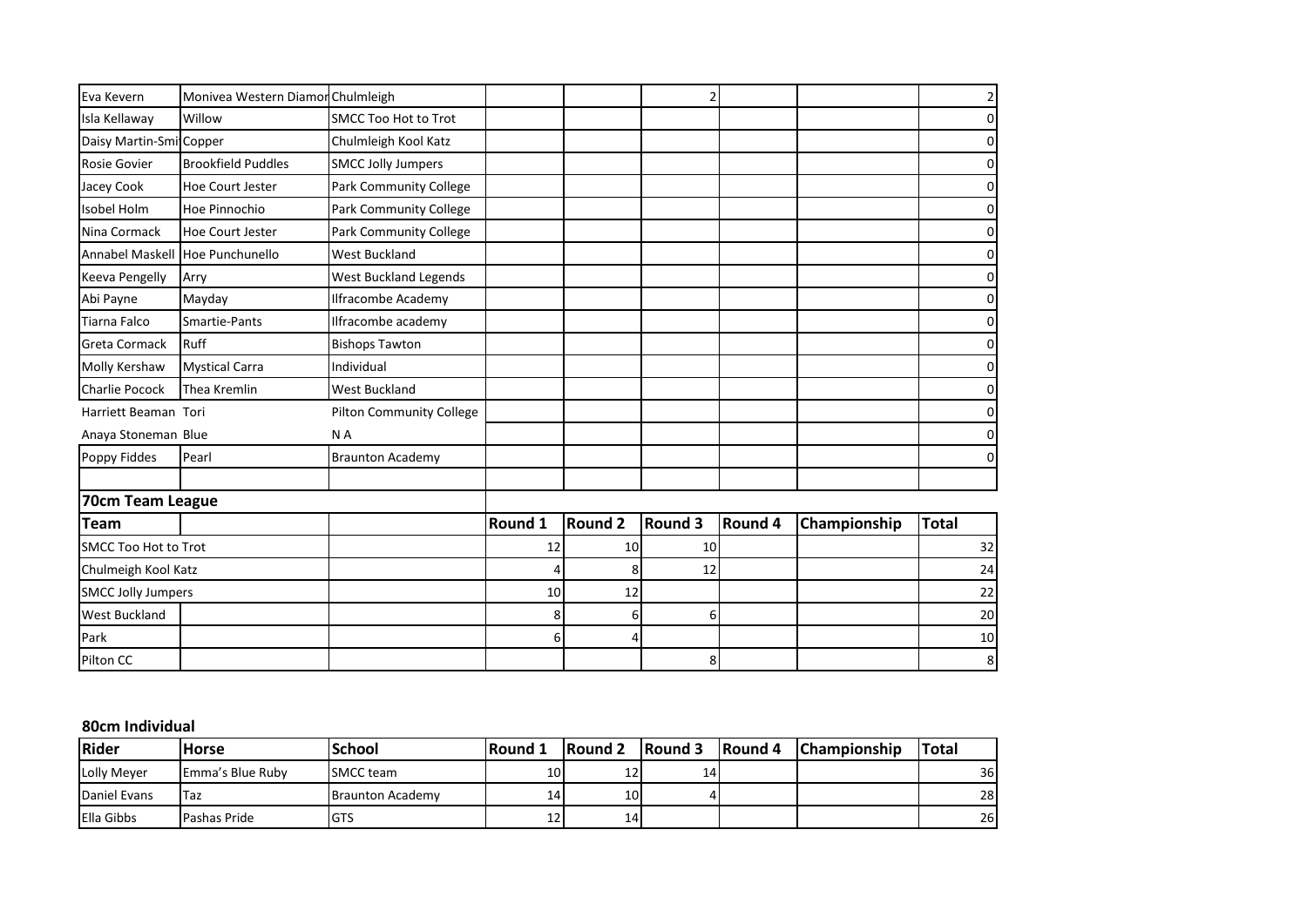| Jessica Meyer               | Thug                            | <b>Bishops Nympton Primary 9</b> | 6 |   | 12              |  | 22             |
|-----------------------------|---------------------------------|----------------------------------|---|---|-----------------|--|----------------|
| <b>Rachel Hoskins</b>       | Springtime Twitter              | Kingsley                         |   | 8 | 8               |  | 16             |
| Isla Kellaway               | Bobby                           | <b>SMCC</b>                      |   |   | 10 <sup>1</sup> |  | 10             |
| Harry Pocock                | Hoe Punchunello                 | <b>West Buckland</b>             | 8 |   |                 |  | 8 <sup>1</sup> |
| katya campbell jo Blackbird |                                 | West Buckland individual         |   |   |                 |  | 6              |
| Keira Knapman               | Hazel                           | SMCC 80cm                        |   | 6 |                 |  | 6              |
| <b>Madison Martin</b>       | <b>Billy Coastline</b>          | <b>SMCC</b>                      |   |   |                 |  | 6              |
| Poppy Fiddes                | Pearl                           | <b>Braunton Academy</b>          |   |   |                 |  | $\overline{2}$ |
| Rebecca Pulford Prada       |                                 | Chulmleigh                       |   |   |                 |  | $\overline{2}$ |
|                             | Annabel Maskell Hoe Punchunello | <b>West Buckland</b>             |   |   |                 |  | $\overline{0}$ |
| Charlie Pocock              | Thea Kremlin                    | <b>West Buckland</b>             |   |   |                 |  | $\overline{0}$ |
| Isla Kellaway               | Willow                          | <b>SMCC</b>                      |   |   |                 |  | $\overline{0}$ |
| Madelyn Kingdon Finley      |                                 | <b>SMCC</b>                      |   |   |                 |  | $\overline{0}$ |
| Mia Gibbs                   | Harvey's Dakota                 | <b>GTS</b>                       |   |   |                 |  | 0              |
| Harriett Beaman San Carlos  |                                 | <b>Pilton Community College</b>  |   |   |                 |  | $\overline{0}$ |
| Grace Shere                 | Why Delilah                     |                                  |   |   |                 |  | $\overline{0}$ |
| Lily Pierce                 | Jaz                             |                                  |   |   |                 |  | $\overline{0}$ |
| Isla Kellaway               | Willow                          | <b>SMCC</b>                      |   |   |                 |  | $\overline{0}$ |

| 80cm Team League              |  |                |           |     |                                                                             |              |
|-------------------------------|--|----------------|-----------|-----|-----------------------------------------------------------------------------|--------------|
| <b>Team</b>                   |  | <b>Round 1</b> |           |     | $\sqrt{$ Round 2 $\sqrt{}$ Round 3 $\sqrt{}$ Round 4 $\sqrt{}$ Championship | <b>Total</b> |
| <b>SMCC</b>                   |  |                | 12        | 12  |                                                                             | 32           |
| <b>West Buckland</b>          |  | 10I            | <b>10</b> |     |                                                                             | 20           |
| <b>Braunton</b>               |  | 12             |           |     |                                                                             | 12           |
| <b>Chulmleigh Challengers</b> |  |                |           | 10I |                                                                             | 10           |

**90cm Individual**

 $\overline{\phantom{a}}$ 

| Rider                          | <b>Horse</b>     | <b>School</b>            | <b>Round 1</b>  | <b>IRound 2</b> | <b>IRound 3</b> | <b>Round 4</b> | <b>Championship</b> | <b>ITotal</b> |
|--------------------------------|------------------|--------------------------|-----------------|-----------------|-----------------|----------------|---------------------|---------------|
| Lolly Mever                    | Emma's Blue Ruby | <b>SMCC</b> team         |                 | 14              | 14              |                |                     | 36            |
| <b>Eloise Prouse</b>           | Silver Echo      | N/A                      | 14 <sub>1</sub> |                 |                 |                |                     | 30            |
| Madison Martin Billy Coastline |                  | South Molton Community ( |                 |                 |                 |                |                     | 18            |
| <b>Ella Gibbs</b>              | Pashas Pride     | <b>GTS</b>               |                 |                 |                 |                |                     | 14            |